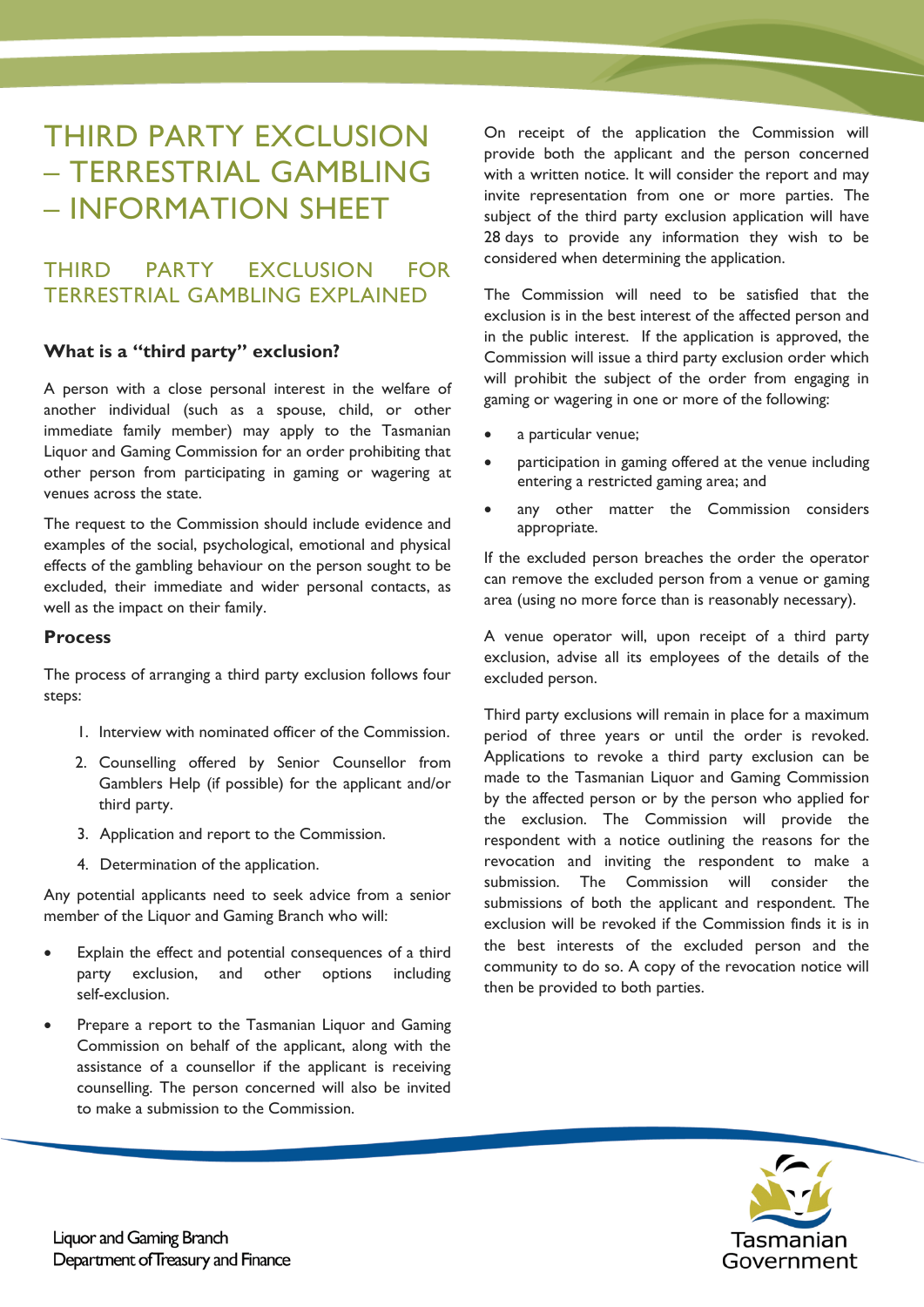### **Legal implications of third party exclusions**

Third party exclusions are made under section 112C of the *Gaming Control Act 1993*. **Breaches of exclusion orders** of this section **may incur penalties** under section 112J of the Act, of up to 20 penalty units.

### **REFERRALS FOR CLIENTS**

For free and confidential assistance for exclusions, counselling and support, contact:

#### **Gamblers Help Tasmania**

(24 hours) Freecall 1800 858 858

#### **Gamblers Help for Problem Gambling**

| Anglicare Tasmania Inc (freecall)  | 1800 243 232 |
|------------------------------------|--------------|
| Relationships Australia (freecall) | 1800 364 277 |

### LIQUOR AND GAMING CONTACT DETAILS

Salamanca Building Parliament Square 4 Salamanca Place HOBART TAS 7000 Telephone: (03) 6166 4040 Facsimile: (03) 6173 0218

Level 3 Henty House 1 Civic Square LAUNCESTON TAS 7250 Telephone: (03) 6777 2777 Facsimile: (03) 6173 0218

GPO Box 1374 HOBART TAS 7001 Australia Email: [gaming@treasury.tas.gov.au](mailto:gaming@treasury.tas.gov.au) Web: [www.gaming.tas.gov.au](http://www.gaming.tas.gov.au/)

> August 2016 Trim Ref: 08/121629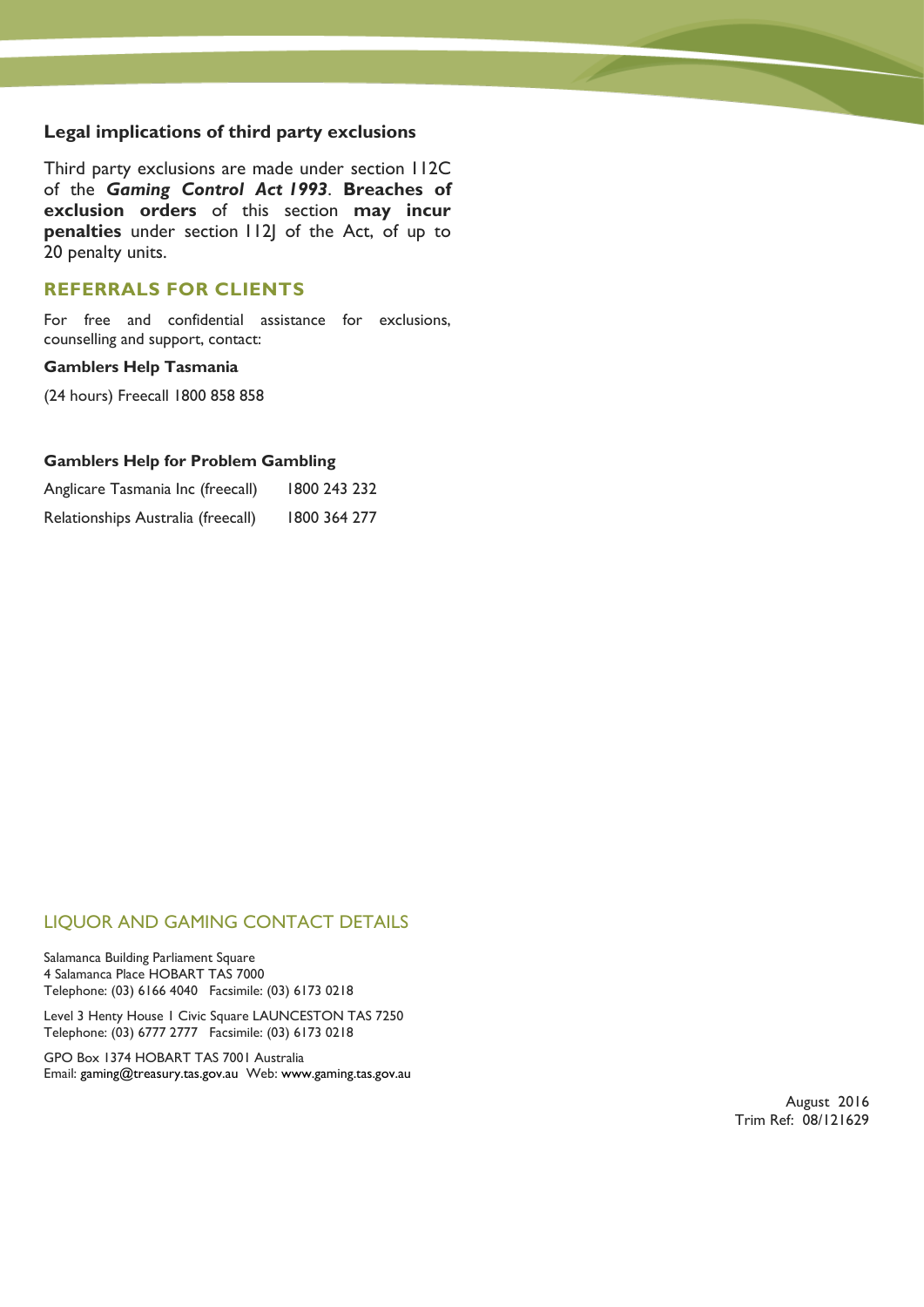## *Gaming Control Act 1993 Section 112C APPLICATION FOR EXCLUSION ORDER (THIRD PARTY EXCLUSION)*



# **DETAILS OF APPLICANT**

Relationship/personal interest in person nominated to be excluded: ……………………………………………………

# **DETAILS OF PERSON NOMINATED FOR EXCLUSION (AFFECTED PERSON) (Please Print)**

# **DETAILS OF EXCLUSION SOUGHT**

Please select the type of exclusion sought:

State-wide exclusion, from the whole-of-premises, at licensed gaming venues (including Ubet).

State-wide exclusion from gambling activities at licensed gaming venues (including Ubet).

Exclusion from selected venues, whole-of-premises or gambling activities, please indicate on a separate attachment.

Signature of applicant: ……………………...................... Date: …………………………………………………... Contact phone number: ………………….………..…..

### ATTACHMENTS INCLUDED IN THE APPLICATION

Please provide a list of the supporting documentation included in the application for exclusion:

- $\bullet$
- $\bullet$
- 
- $\bullet$
- $\bullet$
- 
- $\bullet$
- $\bullet$

 $\bullet$ 

**Post this form with its attachments to:** 'Exclusion Program' Tasmanian Liquor and Gaming Commission GPO Box 1374 HOBART TAS 7000